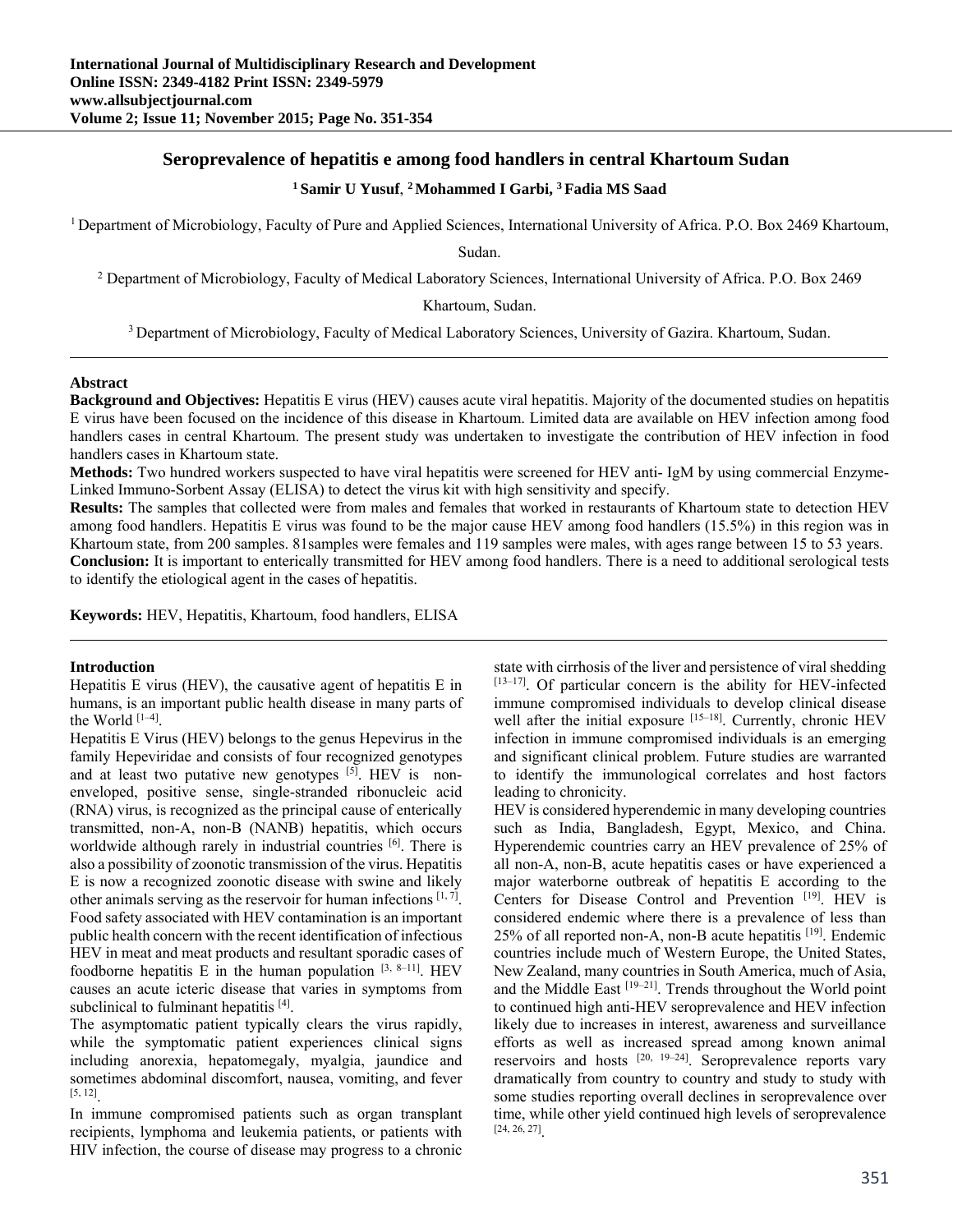Prevalence of anti-HEV IgG tends to increase with age, especially in men [24, 28–32]. Humans and other animals excrete a considerable amount of virus early in the acute phase of HEV infection and likely contribute to maintain the cycle of endemicity <sup>[25]</sup>. The lack of a standardized serological assay further complicated the interpretation of the seroepidemiological data. Therefore, development of a FDAapproved diagnostic assay for HEV should be a priority in the future.

HEV is recognized as a common source of waterborne outbreaks, involving fecally contaminated water [33]. In June 2004, a large hepatitis E outbreak occurred in western Darfur, Sudan. A total of 2621 cases were reported between 26 June and 31 December 2004 in Mornay Internally Displaced Persons Camp  $(78,800)$  inhabitants)  $^{[34]}$ .

The epidemiological investigation suggested an increased risk of HEV infection with drinking water from chlorinated sources [35].

#### **Materials and Methods Blood Samples**

Tow hundred (200) blood samples were collected from Khartoum State; the samples were collected during month of February to April 2015. The samples were collected from both males and females work as food handlers in Khartoum's restaurants.

Data about food handlers including (gender, age, resident and work site) also collected, and then a 5 ml venous blood sample was drawn from each subject and centrifuged at 2000 rpm for 5 minutes. Serum was separated, and a 1 ml serum sample was stored at –80°C until used. The serum samples were thawed and tested for anti-HEV IgM by commercial ELISA test (Globe Diagnostics, Milan, Italy). All positive samples were confirmed with a second assay, using the same ELISA test.

This kit is two-steps incubation, solid phase antibody capture ELISA assay in which polystyrene micro-well strips are precoated with antibodies directed to human immunoglobulin M proteins (anti-µ chain).The patient's serum/plasma sample is added and during the first incubation step, any IgM-class antibodies will be capture in the wells. After washing out all the other components of the sample and in particular IgG-class antibodies, the specific HEV IgM captured on the solid phase is detected by the adding recombinant HEV ORF2 antigens conjugated to horseradish peroxidase (HRP-Conjugate).During the second incubation, the HRP-Conjugated antigens will specifically react only HEV IgM antibodies and after washing to remove the unbound HRP-Conjugate, Chromogen solution are added into the wells. In presence of  $(anti-\mu) - (anti-HEV-$ IgM) – (HEV Ag-HRP) immunocomplex, the colorless Chromogens are hydrolyzed by the bound HRP-Conjugate to blue-colored product. The blue color turns yellow after stopping the reaction with sulfuric acid. The amount of antibody captured in the wells, and to the sample respectively. Wells containing samples negative for HEV IgM remain colorless.

#### **Detection of anti-HEV IgM by enzymelinkedimmunosorbent assay (ELISA)**

All serum samples were tested for anti-HEV IgM using commercially available enzyme-linkedimmunosorbent assay (ELISA) kits according to the protocols provided by the manufacturer (MP Diagnostics, Singapore, previously Genelabs Diagnostics). Briefly, samples were diluted 1/21 in

supplied diluent buffer (Tris-base saline containing goat sera and bovine serum Albumin) and 200 μl of the diluted samples were added to the corresponding wells of the ELISA plate coated with HEV antigens. Positive and negative controls were added to the corresponding wells. The plates were incubated at 37C. After 30minutes, the plates were washed 5 times with washing buffer (PBS  $+ 0.1\%$  Tween 20) and 100 μl of mouse monoclonal anti-human IgM labeled with horseradish peroxidase conjugate at the recommended concentrations was added and the plates were incubated at 37C. After 30 minutes, the plates were washed 5times with washing buffer and 100 μl of tetramethyl benzidine (TMB) substrate solution was added to each well and incubated at room temperature. After 10 minutes, the reaction was stopped by adding100 μl of stop solution (1 N HCl) and read with automatic ELISA reader at 450nm absorbance. The test was considered valid if the blank values had an absorbance of  $\leq 0.100$ , and the negative control values had an absorbance  $\leq 0.100$  and the positive control values had absorbance  $\geq 0.500$  after subtracting the blank. Additionally, the assay to be valid, the difference between the mean absorbance of the positive controls and the negative controls should be  $\geq$  0.400. Cut off value was calculated according to the manufacturer's instruction as the average negative control values  $+$  0.4. Signal/Cut off value (S/C)  $>$ 1.2was considered positive. To reduce the cost for the study, samples were tested as mini pools. Each pool consists of 20 μl of serum from each of 10 blood donors. Positive pools with the S/C ratio  $\geq$  3 were then retested as individual samples as described herein.

## **Statistical analysis**

SPSS 10.0 was used for data analysis. The descriptive data are given here as mean  $\pm$  standard deviation (SD). Logistic regression was used for statistical analysis.

## **Results**

Two hundred samples were tested for HEV anti-IgM among food handlers in Khartoum State. 170(85%) samples were from the Arabian Market in Khartoum, and 30(15%) samples from different restaurant in Khartoum. Two hundred samples, founded 119 (59.5%) samples for males and 81(40.5%) samples for females. Positive samples among males were 20 (10%) and among females were 11 (5.5%).

**Table 1.** Number of persons and ratio of gender among food handlers in center of Khartoum State.

| Gender | <b>Number</b> | $\frac{6}{9}$ |
|--------|---------------|---------------|
| Female |               | 40.5          |
| Male   | 119           | 59.5          |
| Total  | 200           | 100           |

**Table 2.** Distribution of the food handlers according to Age

| Age range | <b>Number</b> | Percentage % | Average $\pm$ SD |
|-----------|---------------|--------------|------------------|
| $15 - 25$ | 65            | 32.5%        | $20.13 \pm 0.23$ |
| 26-35     | 81            | 40.5%        | $26.24 \pm 1.03$ |
| 36-45     | 36            | 18%          | $36.12 \pm 0.81$ |
| $46 - 53$ | 18            | 9%           | $45.17 \pm 3.02$ |
| Total     | 200           | 100%         |                  |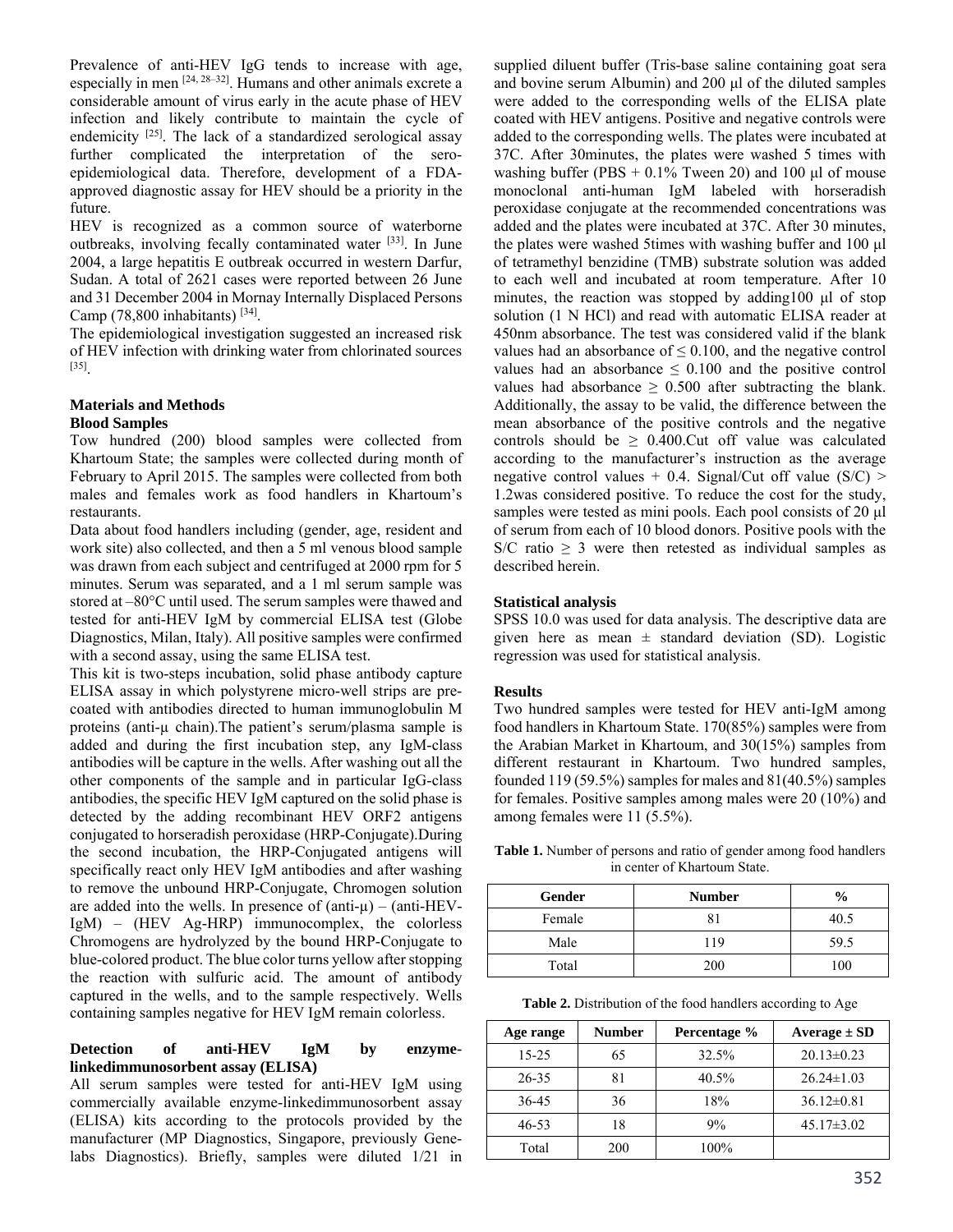**Number of positive sample and ratio of gender among food handlers**

| Gender | <b>Number</b> | <b>Positive</b> | Percentage % |
|--------|---------------|-----------------|--------------|
| Female |               |                 | 13.58        |
| Male   | 1 Q           |                 | 16 S         |
| Total  | ነበር           |                 |              |

#### **Discussion**

HEV is recognized as a common source of waterborne outbreaks, involving focally contaminated water, cause of enterically transmitted non-A, non-B (NANB) hepatitis, which occurs worldwide. Viral transmission is via fecal-oral rout and rarely through person-to-person transmission. In study in Darfur-Sudan, Hyams 1991 reported 119 patients, 88 (73.9%) with acute HEV, while in this study 200 patients collected from two different health center in Khartoum state, founded 31 (15.5%) with HEV. IgM anti-HEV was done in this study which showed thirty one positive sample (15.5%) among 200 samples from food handlers tested randomly for HEV in Khartoum state. In Japan Hashimoto 2003 [36]. studied 87 patients samples for also IgM anti-HEV he found that there was 11 (13%) patients positive for IgM ant-HEV.

Arif and Rania, 1996<sup>[37]</sup>. in Saudi Arabia were studied 69 patients with acute non-A non-C (NANC) hepatitis, they found that there are seven positive for IgM and IgG anti-HEV, while in this study for only IgM ant-HEV study there were Thirty one positive sample for IgM anti-HEV.

In this study both males and females were tested for HEV anti-IgM, in similar study, El-Gohry 1994 [38]. in Egypt, studied 140 males and females patients with acute sporadic viral hepatitis. He found that Four (2.8%) showed positive for anti-HEV.

Hyams 1992 showed that 39 samples were studied for HEV for both male (498%) and female (36%), the result was the 23 (59%) male positive for HEV anti-IgM, but in the female do not any positive sample. In this study males were (85%) and female were (15%) and both were tested for HEV anti-IgM and contrast the only eighty one positive results were for females (13%) and male (27.5%).

In early 2011 Trico 2006 [39]. in Australia studied serology test for HEV IgM among food handlers and noted positive HEV IgM and negative for IgG for who was diagnosed with HEV among the food handlers. The similar result in this research showed that there were eighty one positive samples for HEV anti-IgM among food handlers in Khartoum state.

Bandoypadhyay 1993  $[40]$ . studies that a focal outbreak of jaundice in Delhi during February-March 1992, 97%) of the population had acute hepatitis E with no age or gender predication, in this study which done during February-April 2015 and 200 samples were tested for HEV and we found that there were thirty one samples positive for HEV anti-IgM among food handlers in Khartoum state.

## **Conclusion**

The present study is the first report on the Seroprevalence of HEV in food handlers in Khartoum. We found a low proportion of IgM of HEV among food handlers pigs suggesting that the risk of HEV transmission to humans in this geographical area was substantial. Hepatitis E is not included as a notifiable disease in the Khartoum, and laboratory testing for acute hepatitis is not routinely performed in the country. Since only pig population from a small geographic area were investigated

in the present study, further studies are required to define the genotype distribution in other areas, genetic relationship between HEV strains from swine and human and human health impact of HEV in the Khartoum.

## **Acknowledgments**

Authors are thankful to Dr. Ibrahim F. Ahmed Faculty of Medical Laboratory Sciences, International University of Africa. Khartoum, Sudan. for provision of grant for this research work.

### **References**

- 1. Meng XJ. Zoonotic and foodborne transmission of hepatitis E virus. Semin. Liver. Dis 2013; 33:41-49.
- 2. Emerson S, Purcell R, Hepatitis E. Pediatr. Infect. Dis. J. 2007; 26:1147-1148.
- 3. Sanford B, Dryman B, Huang YW, Feagins A, Leroith T, Meng XJ. Prior infection ofpigs with a genotype 3 swine hepatitis E virus (HEV) protects against subsequent challenges with homologous and heterologous genotypes 3 and 4 human HEV. Virus Res 2011; 159:17-22.
- 4. Emerson S, Purcell R. Hepatitis E virus. Rev. Med. Virol 2003; 13:145–154.
- 5. Meng XJ. Hepatitis E virus: Animal reservoirs and zoonotic risk. Vet. Microbiol 2010; 140:256–265.
- 6. Labrique AB, Thomas DL, Stoszek SK, Nelson KE, Hepatitis E. an emerging infectious disease. Epidemiol Rev 1999; 21:162–79.
- 7. Purcell R, Emerson S. Hepatitis E: An emerging awareness of an old disease. J Hepatol. 2008; 48:494–503.
- 8. Colson P, Borentain P, Queyriaux B, Kaba M, Moal V, Gallian P. Pig liver sausage as a source of hepatitis E virus transmission to humans. J Infect Dis. 2010; 202:825–834.
- 9. Tei S, Kitajima N, Takahashi K, Mishiro S. Zoonotic transmission of hepatitis E virus fromdeer to human beings. Lancet 2003; 362:371–373.
- 10. Yazaki Y, Mizuo H, Takahashi M, Nishizawa T, Sasaki N, Gotanda Y *et al.* Sporadic acute or fulminant hepatitis E in Hokkaido, Japan, may be food-borne, as suggested by the presence of hepatitis E virus in pig liver as food. J Gen Virol. 2003; 84:2351–2357.
- 11. Takahashi K, Kitajima N, Abe N, Mishiro S. Complete or near-complete nucleotide sequences of hepatitis E virus genome recovered from a wild boar, a deer, and four patients who ate the deer. Virology 2004; 330:501–505.
- 12. Purcell RE, Emerson SU. Hepatitis E Virus. In Fields Virology, 4th ed.; Fields, B.N., Knipe, D.M., Eds. Lippincott Williams & Wilkins: Philadelphia, PA, USA, 2001, 3051–3061.
- 13. Kamar N, Selves J, Mansuy JM, Ouezzani L, Péron JM, Guitard J *et al.* Hepatitis E virus and chronic hepatitis in organ-transplant recipients. New Engl. J Med. 2008; 358:811–817.
- 14. Le Coutre P, Meisel H, Hofmann J, Röcken C, Vuong G, Neuburger S *et al.* Reactivation of hepatitis E infection in a patient with acute lymphoblastic leukaemia after allogeneic stem cell transplantation. Gut 2009; 58:699– 702.
- 15. Ollier L, Bigaillon C, Tieulie N, Tesse S, Heudier P, Sanderson F et al. Hepatitis E initially serologically silent with prolonged evolution in a patient treated for a lymphoma. Presse Med 2009; 38:1700–1704.